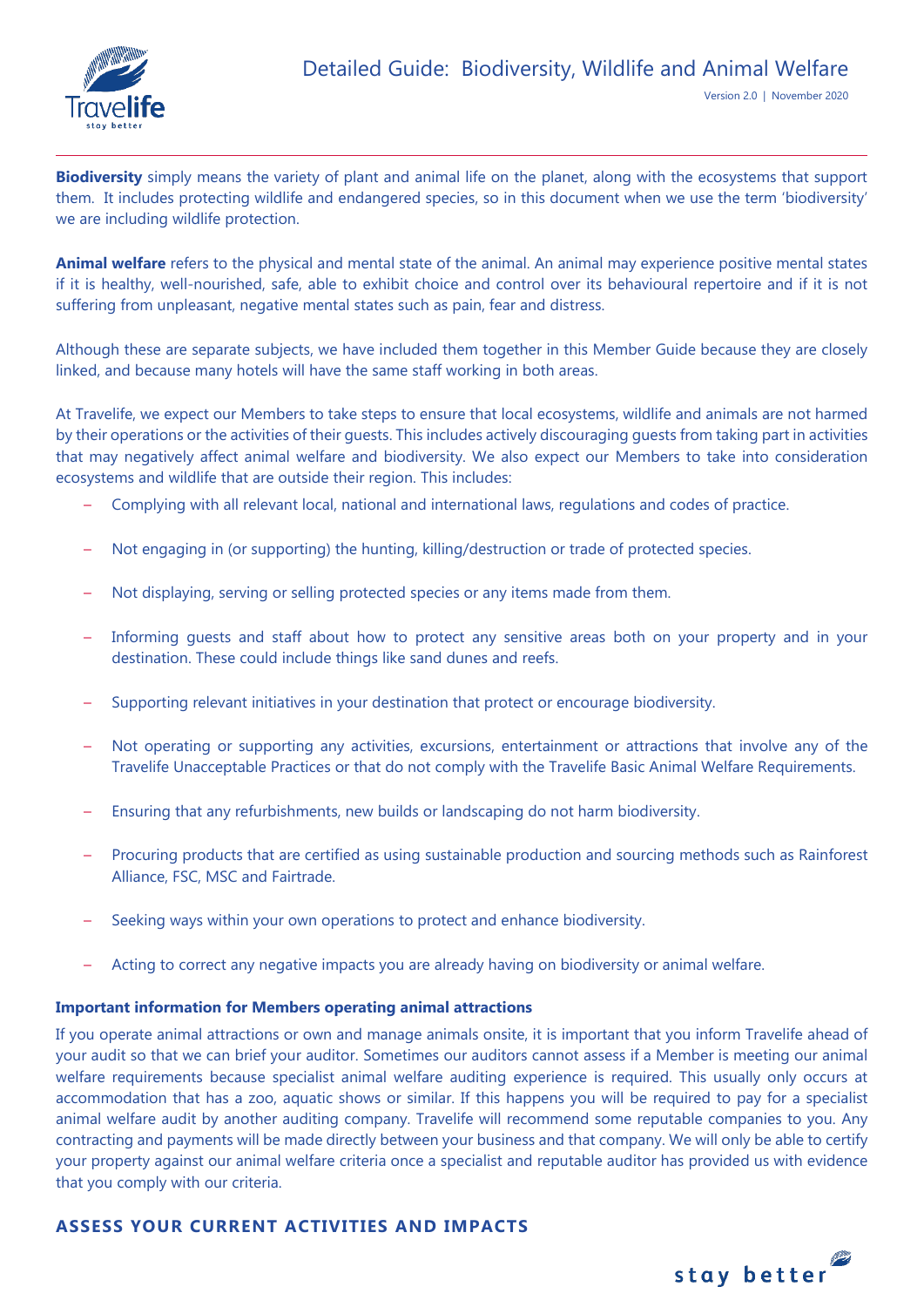Some businesses will have a lot more to consider than others depending on where you are and the type of accommodation you offer. We have produced a checklist that we recommend you follow to assess what your problem areas might be as well as opportunities to improve. You can find it in the Member Zone. The table below shows some common accommodation operational areas that have an effect on biodiversity and animal welfare.

| <b>Operational</b><br>area                    | <b>Possible negative impacts</b>                                                                                                                                                                                                                                                             | <b>Remedy</b>                                                                                                                                                                                                                                                                                                                            |
|-----------------------------------------------|----------------------------------------------------------------------------------------------------------------------------------------------------------------------------------------------------------------------------------------------------------------------------------------------|------------------------------------------------------------------------------------------------------------------------------------------------------------------------------------------------------------------------------------------------------------------------------------------------------------------------------------------|
| Procurement                                   | Purchasing animal products (e.g. meat, eggs,<br>dairy) from a supplier that mistreat animals.                                                                                                                                                                                                | Look for reputable certification marks such<br>as Fairtrade, Rainforest Alliance, FSC or<br>MSC to verify that a product has been<br>produced sustainably.                                                                                                                                                                               |
|                                               | Purchasing a product where the sourcing or<br>methods<br>production<br>things<br>cause<br>like<br>deforestation<br>pollution<br>of<br>natural<br>or<br>environments.                                                                                                                         |                                                                                                                                                                                                                                                                                                                                          |
|                                               |                                                                                                                                                                                                                                                                                              | Look for free-range animal products,<br>ideally using a reputable certification, or in                                                                                                                                                                                                                                                   |
|                                               | Purchasing products made from endangered<br>species (e.g. for food preparation, retail).                                                                                                                                                                                                     | the case of local farmers, by checking<br>conditions yourself.                                                                                                                                                                                                                                                                           |
|                                               | Contracting companies to provide entertainment<br>and activities that involve the mistreatment of<br>animals.                                                                                                                                                                                | Use websites such as CITES and WWF to<br>check the endangered species list.                                                                                                                                                                                                                                                              |
|                                               |                                                                                                                                                                                                                                                                                              | Avoid entertainment and activities that<br>involve animals or check them against the<br>List of Unacceptable Practices.                                                                                                                                                                                                                  |
| Activities,<br>attractions &<br>entertainment | Offering activities at your property that involve<br>animals (e.g. live shows, photos with animals,<br>feeding animals).                                                                                                                                                                     | Avoid offering or promoting attractions,<br>entertainment and activities that involve<br>animals or check them against the List of<br><b>Unacceptable Practices.</b><br>Ask the operators you promote about the<br>steps they take to prevent harming                                                                                    |
|                                               | Offering activities at your property that could<br>harm important ecosystems/sensitive areas (e.g.<br>reefs, sand dunes).                                                                                                                                                                    |                                                                                                                                                                                                                                                                                                                                          |
|                                               | Using brochures, signs or other forms of<br>advertising that promote off-site activities,<br>attractions and entertainment involving animals<br>(e.g. zoos, animal shows, camel riding, trekking<br>with pack animals).                                                                      | sensitive areas. If you are not satisfied,<br>stop promoting them.                                                                                                                                                                                                                                                                       |
|                                               |                                                                                                                                                                                                                                                                                              | If you know of any sensitive areas that are<br>being harmed by tourist activities, warn<br>your guests about these and about what<br>they can do to minimise any harm.                                                                                                                                                                   |
|                                               | Using brochures, signs or other forms of<br>advertising that promote off-site activities,<br>attractions and entertainment that could harm<br>important ecosystems/sensitive areas. (e.g. reef<br>snorkelling, off-road vehicle activities).                                                 |                                                                                                                                                                                                                                                                                                                                          |
| Grounds                                       | Pathways or access roads that go through<br>sensitive areas (e.g. sand dunes, wetlands,<br>grasslands, close to streams and rivers).                                                                                                                                                         | Pathways and access roads should be<br>clearly marked and have clear signage<br>explaining why it is important to stay on<br>designated areas.<br>Remove invasive plants from your grounds<br>and encourage your neighbours to do the<br>same.<br>Plan to replace non-native vegetation with<br>native options, especially ones that are |
|                                               | Non-native plants that are either invasive, attract<br>invasive species or remove access to an important<br>food source (e.g. fewer flowers for bees and birds,<br>an invasive plant that prevents native plants from<br>growing, a plant that attracts pests such as non-<br>native wasps). |                                                                                                                                                                                                                                                                                                                                          |
|                                               | Litter from your guests or general operations,<br>either on your property or in the areas around it<br>(e.g. cigarette butts on the beach, plastic cups and<br>straws blowing in the sea or a stream).                                                                                       | known to support local wildlife such as<br>bees, butterflies and birds.                                                                                                                                                                                                                                                                  |
|                                               |                                                                                                                                                                                                                                                                                              | Assess litter to establish the source and if<br>you can, reduce or eliminate it (e.g. stop<br>offering plastic straws).                                                                                                                                                                                                                  |

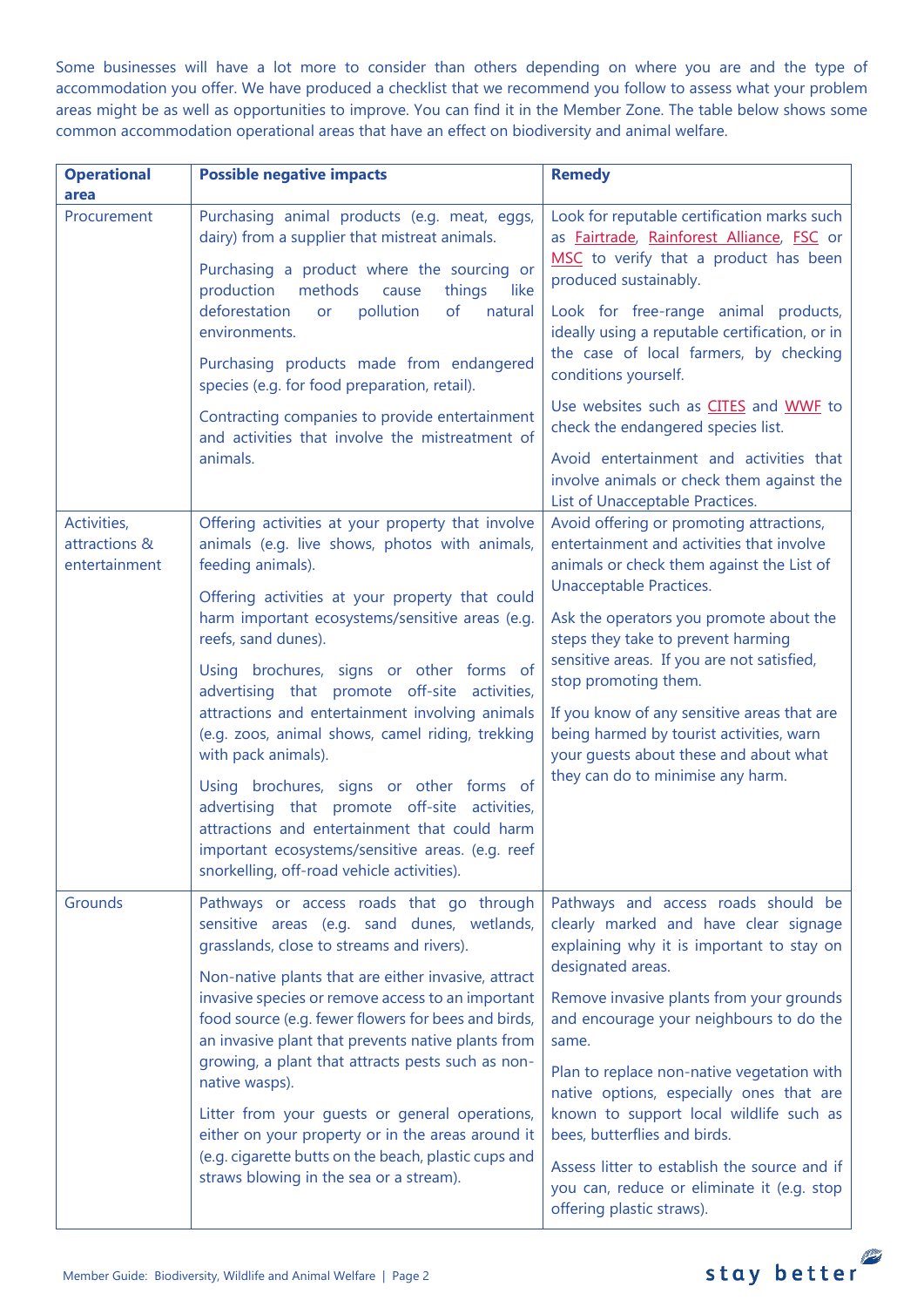| Food waste (including compost) not being   Place bins that can properly contain waste<br>contained well enough to prevent animals from $\vert$ in areas where you are finding the most<br>accessing it as a non-natural food source.                                  | litter. |
|-----------------------------------------------------------------------------------------------------------------------------------------------------------------------------------------------------------------------------------------------------------------------|---------|
| Food waste attracting pests such as rats that have   Take steps to properly contain food waste<br>a negative impact on native species (e.g. rats $\vert$ to prevent access by wild animals or pests.<br>eating birds eggs or spreading diseases to other<br>species). |         |

#### **Complying with laws and regulations**

Travelife wants to be sure that you are complying with all relevant laws and regulations relating to animal welfare and protecting biodiversity and have any necessary licences and permits.

## **SETTING TARGETS AND GOALS**

Once you have an idea of the how your business can impact biodiversity and animal welfare, you should set targets and goals to make improvements.

**Targets** are usually numbers and they will need to be measured against a starting point and have a measurable deadline. Ideally, you should have at least one short-term and one long-term target. Here are some examples:

Work with our community to reduce the amount of litter collected from the annual beach clean by 50% by the end of 2020.

Replace 90% of plants with native species by 2025.

**Goals** can still include numbers, but they are usually about projects or actions. You still need to know your starting point, have a deadline and be specific so it is easy to see if you succeeded. You should also include a mixture of short and long-term plans. Here are some examples:

Check all the activities, attractions and entertainment we promote to our guests against the Travelife List of Unacceptable Practices by the end of 2020.

Build a fence along our current beach access pathway to prevent guests from walking on the sand dunes by 2021.

Build a butterfly garden with plants that support butterfly populations by 2025.

Your targets and goals should be:

- ✓ **Specific** and easy for anybody to understand.
- ✓ **Easy to measure** so that you can clearly see if they have been achieved.
- ✓ **Relevant and achievable**. For example, there is no point in setting a goal that you cannot afford to implement or spending time on an area where you cannot have a lot of impact.
- ✓ **Have a deadline**. This will help keep everyone on track.

## **MAKE IMPROVEMENTS**

The five main things that you can do to support animal welfare and biodiversity:

- 1. Implement procurement policies and procedures that favour sustainable products and services.
- 2. Stop offering or promoting activities that can harm animals and biodiversity.
- 3. Help local ecosystems to develop and flourish by protecting sensitive areas and planting the right vegetation.
- 4. Educate your guests about the things they can do to support biodiversity and animal welfare in your destination.
- 5. Work with your community on initiatives that protect, support and develop biodiversity.

We have listed many ideas of how you can support animal welfare and biodiversity to help get you started.

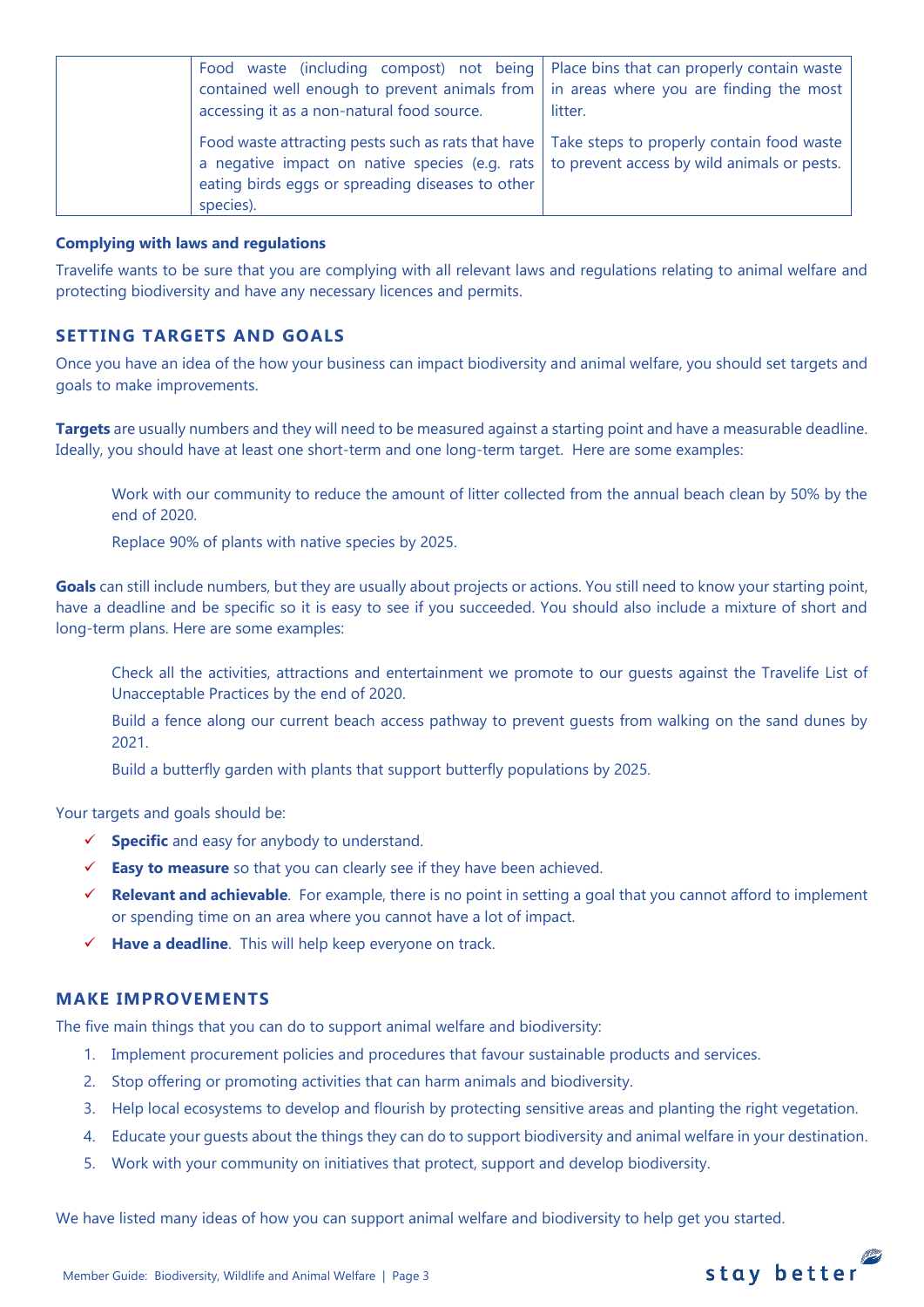#### **Litter**

- Reducing the amount of waste you produce is one of the best ways to control litter.
- Composting your own food waste for use as a fertilizer on your own gardens is a great way to reuse waste but you need to make sure it is well contained so that wild animals and pests cannot access this as a food source. Eating this kind of food could harm wildlife and they could distribute it as litter.
- Conduct a litter assessment both on and around your property. See if you can identify litter that is coming from your guests, staff or general operations then think of ways to improve, such as reducing the use of items that commonly end up as litter and/or better placement of bins so they are easier for guests to use.
- A common source of litter is items blowing out of bins so replace open-top bins with closed-top options, or any other solution that will do a better job of containing litter.
- If you have an outdoor bar or dining area, consider eliminating things that easily blow away, such as paper napkins, aluminium cans, straws, plastic cups and bottles. Here are some ways you could address that:
	- o Replace plastic items with reusable options, or at least heavier options that are less likely to blow away.
	- o When serving guests, pour items from plastic bottles or aluminium cans into their glasses instead of leaving them on the table or bar for them to pour.
	- o In outdoor dining areas, decant water into glass jugs or reusable bottles instead of leaving a plastic bottle on the table.
	- $\circ$  Ask guests if they want a straw or paper napkin instead of automatically serving drinks with them.
	- o Whenever it is safe to replace plastic cups with glass or metal reusable alternatives, you should do so.
- Educate your guests about the harm that litter causes to your community and to wildlife.

### **Other pollution**

By complying with the Travelife Standard you will already be addressing many of the pollutants your property produces through good management of energy, water, waste and hazardous substances. Here are some other ways you can help reduce pollution that harms biodiversity:

- Sunscreens containing oxybenzone and octinoxate can be damaging to coral reefs. This could even cause harm when these chemicals end up in waste water from guest showering. Properties near reefs should research this issue and implement appropriate measures that also factor in sun safety for guests. There are many reef-safe sunscreens on the market that do not contain these chemicals.
- Noise pollution from activities that include motorised boats, jet skis, snowmobiles and off-road vehicles (4x4, ATVs, dirt bikes) can interfere with the natural activities of animals, either by scaring them or confusing them. Consider ways that any such activities that you offer or promote can be changed to reduce these negative impacts. If you feel that you do not have any influence on this, you should consider informing guests about the potential harm these can cause.
- Light pollution can confuse wildlife in a way that disrupts migration, feeding and breeding. You should conduct some research on whether there is wildlife in your destination that could be affected by this and find out the best ways to make any necessary changes. This is particularly important if you are near a beach where sea turtles are nesting as artificial light can disorient hatchlings and lead them away from the sea.

### **Animal welfare and wildlife protection**

In addition to complying with the Travelife Standard, here are some other ways your business can support animal welfare:

– Procure animal products (meat, fish, dairy, eggs etc.) from suppliers that treat their animals properly. In some destinations these will be easy to identify through certifications or endorsements from reputable animal welfare organisations. At other destinations you might have to do a bit more research by consulting with local animal welfare groups or visiting the websites of similar groups in other countries.

stay better

Member Guide: Biodiversity, Wildlife and Animal Welfare | Page 4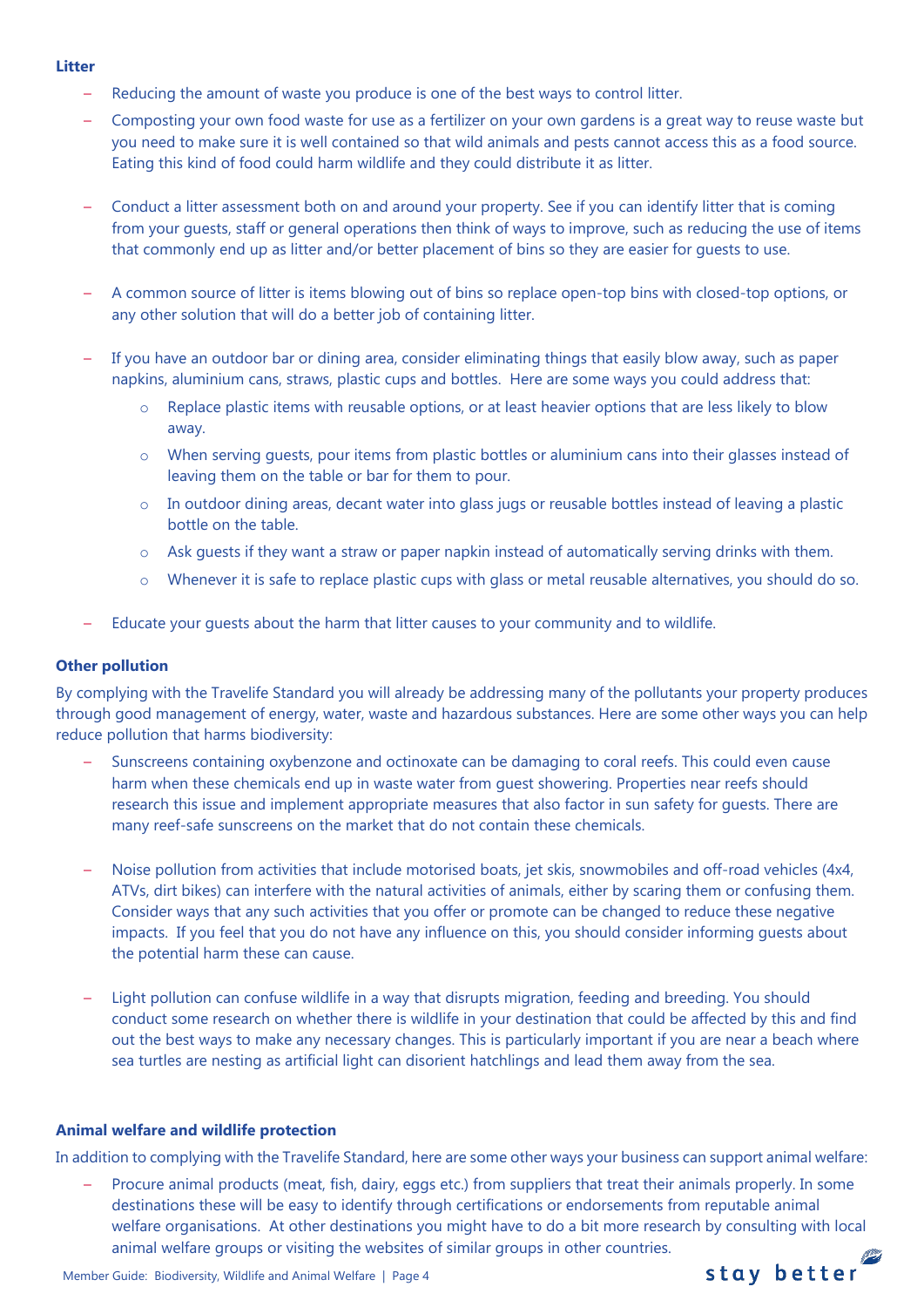This is a way to use your influence as a buyer to encourage better practices and you will have even more influence if you team up with other businesses in your community or other hotels in your chain/group.

- Work with your community to support initiatives that use humane solutions to deal with stray cats and dogs.
- Educate your guests about the importance of not interfering with free-roaming wildlife at your property and/or destination. This includes discouraging them from feeding or petting wild animals, as well as activity that could frighten animals or otherwise disturb their natural behaviours.
- Use your business influence within your destination to speak out against tourism activities that may appear on the Travelife List of Unacceptable Practices, encouraging other businesses to follow your lead by not supporting these activities. Businesses that involve these unacceptable practices are more likely to improve if they feel pressured economically to do so.
- Ask your suppliers to reduce, reuse or eliminate packaging. If that is not possible then ask them to find more sustainable alternatives, e.g. using recycled shredded paper to protect fragile items instead of polystyrene. You might be able to return the shredded paper to them so they can reuse it.
- Dedicate some time to checking that products that claim they are environmentally friendly or biodegradable definitely are. For example, some plastics claim to be biodegradable yet still take decades to degrade and/or release toxic chemicals during the process.
- If there is a specific animal issue in your destination, see if there are ways you can support it. This include things like problems with abandoned pets, mistreatment of working animals such as donkeys, urban development leading to shrinking natural habitats, disruption of breeding grounds. Here are some things you might be able to do:
	- Raise funds to support initiatives that address these issues.
	- Invite speakers with specific expertise/experience to educate your staff and to give ideas about how you can help.
	- Provide information to guests about the issue and ways they can help.
	- Allow your staff an extra paid day off per year/season to volunteer for one of these initiatives.
	- Use your influence as a business owner to lobby for change.

#### **General ideas**

- Set aside an area of your grounds to 'grow wild'. This means not interfering with the growth of native grasses, shrubs and trees except to remove any non-native and/or invasive species. In addition to supporting biodiversity, there are a few other ways you could use this:
	- Use signage or guided visits to the area to educate guests about why you have an untidy piece of garden and about local flora and fauna. This could be especially good for children's activities.
	- Partner with a local school, college or university so they can use it to study things like the regeneration of native plants and local ecosystems.
- Most parts of the world have native bees, birds and butterflies that are under threat. Research the best ways to support them such as planting vegetation that attracts them, avoiding certain pesticides and removing vegetation that attracts their predators.
- Find out about sustainable methods for controlling invasive pests that can harm biodiversity in your area. For example, too many invasive wasps can devastate butterflies, and rats can raid bird nests for eggs.
- Build fenced or roped pathways that cross sensitive areas like sand dunes, native grassland and areas that are being regenerated so that people are discouraged from trampling on or polluting these places. Consider erecting signs that not only explain why people should keep to the pathways, but also about the wildlife you are protecting.